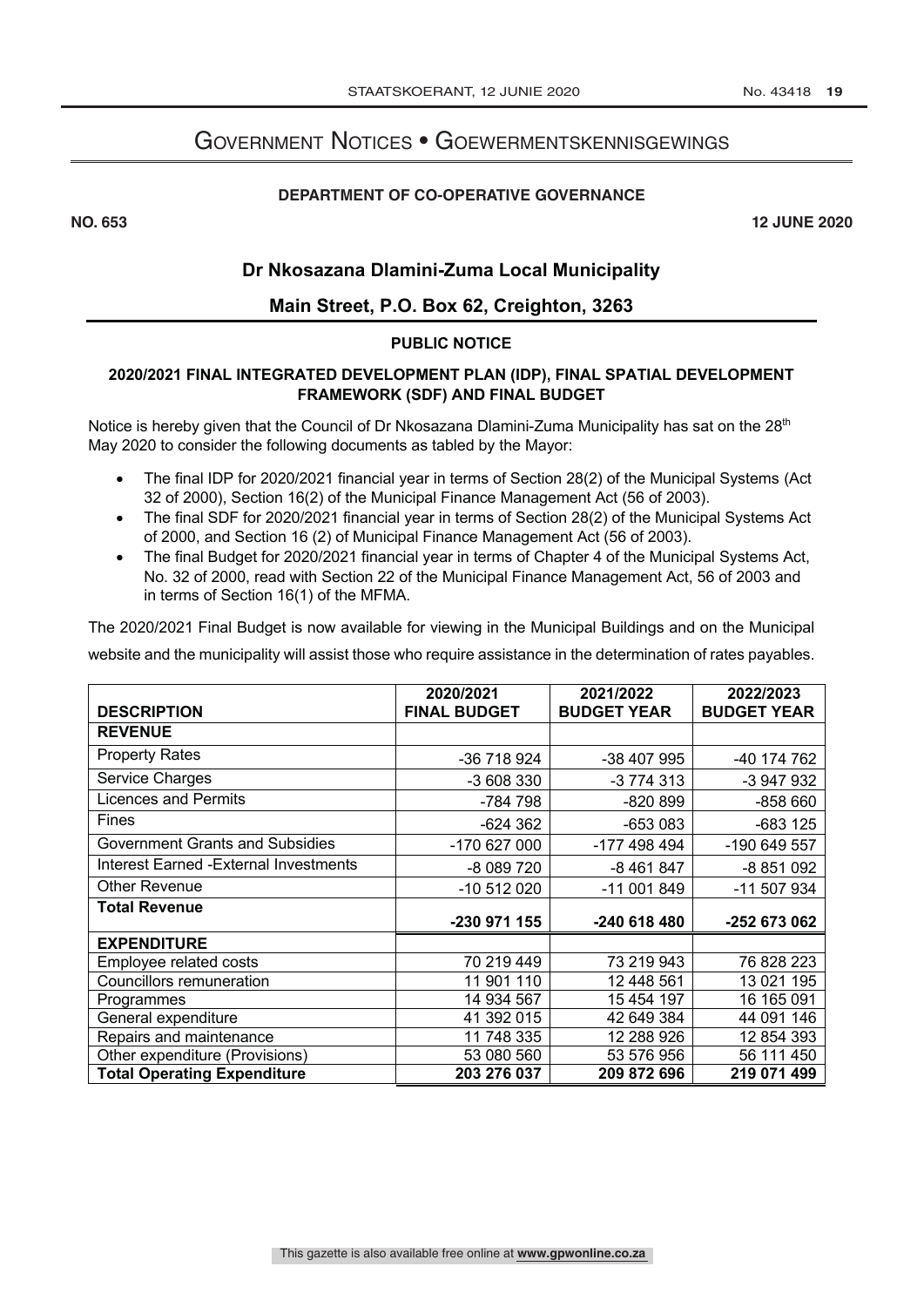#### **20** No. 43418 GOVERNMENT GAZETTE, 12 JUNE 2020

| <b>CAPITAL EXPENDITURE</b>          |             |             |             |
|-------------------------------------|-------------|-------------|-------------|
| Municipal Infrastructure Grant      | 26 989 000  | 29 050 000  | 30 559 000  |
| <b>Municipal Disaster Grant</b>     | 85 000      |             | O           |
| <b>Other Expenditure</b>            | 74 003 478  | 12 153 468  | 12 712 800  |
| <b>Total Capital Expenditure</b>    | 101 077 478 | 41 203 468  | 43 271 800  |
|                                     |             |             |             |
| <b>TOTAL BUDGET (OPEX + CAPEX)</b>  | 304 353 515 | 251 076 437 | 262 343 299 |
| Integrated National Electrification | 6930000     | 6 000 000   | 6 000 000   |

### **DR NDZ FINAL TARIFFS OF CHARGES FOR 2020/2021**

Notice is hereby given in terms of the Local Government Municipal Systems Act No. 32 of 2000 and Municipal Property Rates Act No.6 of 2004, that the final Budget of the Dr Nkosazana Dlamini Zuma Municipality for 2020/2021 in terms of the Local Government Municipal Finance Management Act No. 56 of 2003.

|                                                             | Dr Nkosazana                | Dr Nkosazana                |
|-------------------------------------------------------------|-----------------------------|-----------------------------|
|                                                             | <b>Dlamini Zuma</b>         | <b>Dlamini Zuma</b>         |
|                                                             | <b>Municipality Tariffs</b> | <b>Municipality Tariffs</b> |
|                                                             | Include CPI(p/a)            | 2020/2021                   |
| <b>Goods /Service</b>                                       | 2019/2020                   |                             |
| <b>RAT01: RESIDENTIAL PROPERTIES</b>                        | 1,61c/R                     | $1,68c/\overline{R}$        |
|                                                             |                             |                             |
| RAT02: BUSINESS, COMMERCIAL,                                | 2,47c/R                     | 2,69c/R                     |
| <b>INDUSTRIAL PROPERTIES</b>                                |                             |                             |
| <b>RAT03: AGRICULTURAL PROPERTIES</b>                       | 0,40c/R                     | 0,42c/R                     |
| <b>RAT04: PUBLIC SERVICE PURPOSES</b>                       | 1,61c/R                     | 1,68c/R                     |
| RAT05: PSI                                                  | 0,40c/R                     | 0,42c/R                     |
| <b>RAT06: PBO</b>                                           | 0,40c/R                     | 0,42c/R                     |
| <b>RAT08: TOURISM &amp; HOSPITALITY</b>                     | 2,47c/R                     | 2,69c/R                     |
| RAT10: RESIDENTIAL SMALL HOLDING                            | 1,61c/R                     | 1,68c/R                     |
| <b>RAT12: VACANT LAND</b>                                   | 1,61c/R                     | 1,68c/R                     |
|                                                             |                             |                             |
| <b>REFUSE REMOVAL</b>                                       |                             |                             |
| <b>Government Housing</b>                                   | 672,00                      | 702,00                      |
| <b>Residential Properties</b>                               | 3991,00                     | 4171,00                     |
| Residential Properties: Creighton, Bulwer<br>and Donnybrook | 1312,00                     | 1371,00                     |
| Tourism & Hospitality Urban properties                      | 3991,00                     | 4171,00                     |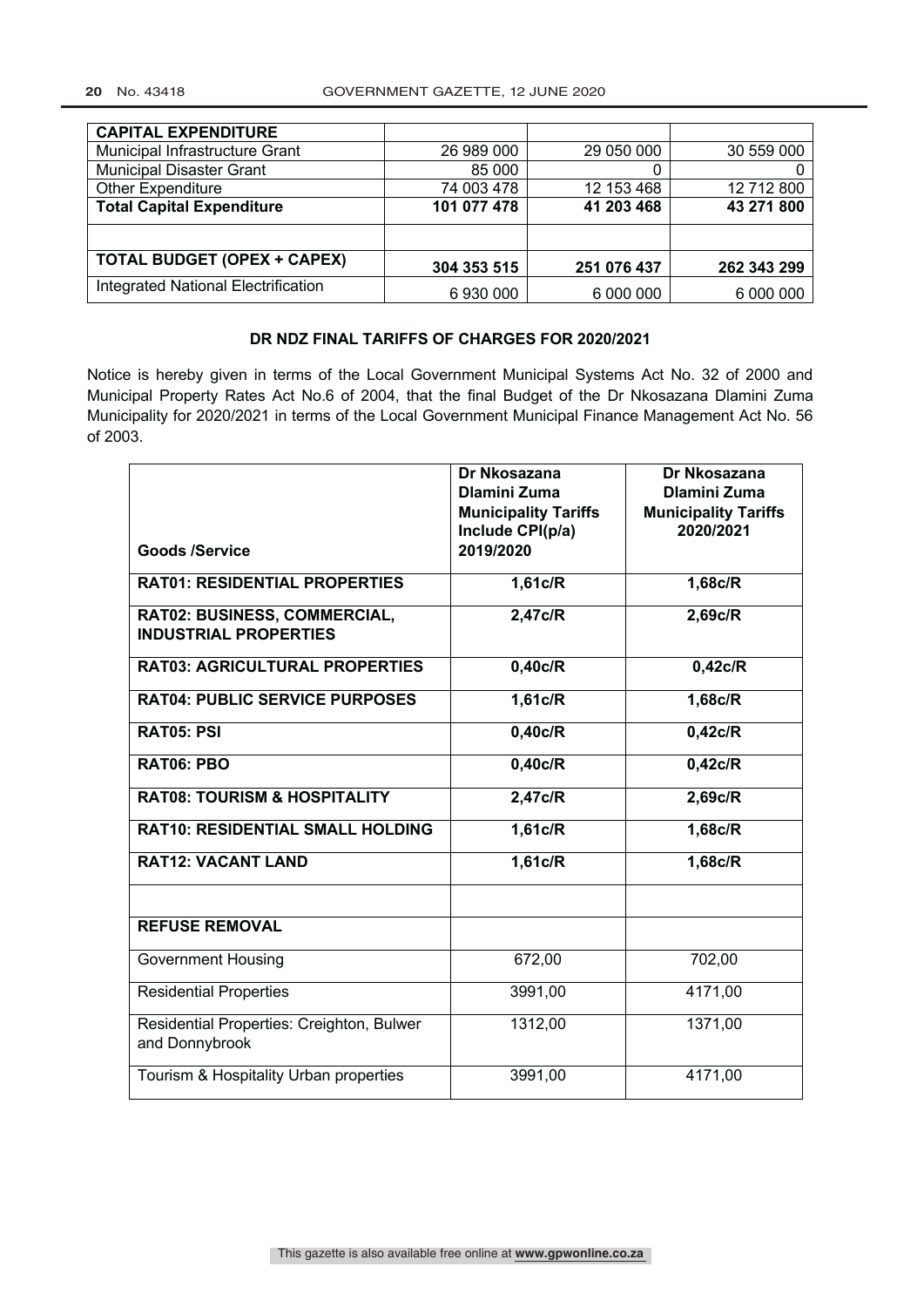| Agriculture & Residential smallholding<br>properties                                                         | 3991,00    | 4171,00   |  |
|--------------------------------------------------------------------------------------------------------------|------------|-----------|--|
| <b>Bulk Refuse</b>                                                                                           | R94 200,00 | 98 439,00 |  |
| <b>Goods /Service</b>                                                                                        |            |           |  |
| Business and other properties are billed for<br>the sum of the business within each<br>Centre/Mall/Property. |            |           |  |
| <b>Business &amp; Other properties</b>                                                                       |            |           |  |
| Commercial                                                                                                   | 5224,00    | 5459,00   |  |
| Large                                                                                                        | 20380,00   | 21 297,00 |  |
| "Significant volume of waste and difficult to<br>handle"                                                     |            |           |  |
| Medium                                                                                                       | 10083,00   | 10 537,00 |  |
| Small                                                                                                        | 4935,00    | 5 157,00  |  |
| Garden Refuse (per load)                                                                                     | 262,00     | 274,00    |  |
|                                                                                                              |            |           |  |
| <b>Illegal Dumping</b>                                                                                       |            |           |  |
| All illegal dumping will be charge R3000 as<br>a fine (NEW)                                                  |            |           |  |

| VALUE ADDED TAX MUST BE ADDED TO ALL TARIFFS LISTED<br><b>BELOW (EXCEPT TO FINES, REFUNDABLE DEPOSITS, INTEREST</b><br>CHARGES OR WHERE INDICATED AS INCLUSIVE OF VALUE ADDED |                 | 2019/20 (INCL<br>VAT)                    | 2020/21 (INCL<br>VAT) |           |
|-------------------------------------------------------------------------------------------------------------------------------------------------------------------------------|-----------------|------------------------------------------|-----------------------|-----------|
|                                                                                                                                                                               | (bb)            | Refundable deposit (refer to note below) | R842,00               | R879.00   |
| (vi)                                                                                                                                                                          | <b>Banners:</b> |                                          |                       |           |
|                                                                                                                                                                               | (aa)            | Per banner                               | R306,00               | R319,00   |
|                                                                                                                                                                               | (bb)            | Refundable deposit (refer to note below) | R210,00               | R219,00   |
| (vii)                                                                                                                                                                         | Flags:          |                                          |                       |           |
|                                                                                                                                                                               | (aa)            | Per banner                               | R306,00               | R319,00   |
|                                                                                                                                                                               | (bb)            | Refundable deposit (refer to note below) | R210,00               | R219,00   |
| (vii)                                                                                                                                                                         |                 | <b>Advertising vehicles</b>              |                       |           |
|                                                                                                                                                                               | (aa)            | Per vehicle                              | R3118,00              | R3 258,00 |
|                                                                                                                                                                               | (bb)            | Refundable deposit (refer to note below) | R526,00               | R550,00   |
| (viii)                                                                                                                                                                        |                 | <b>Private sale signs</b>                |                       |           |
|                                                                                                                                                                               | (aa)            | Application fee                          | R755,00               | R789,00   |
|                                                                                                                                                                               | (bb)            | Refundable deposit (refer to note below) | R315,00               | R329,00   |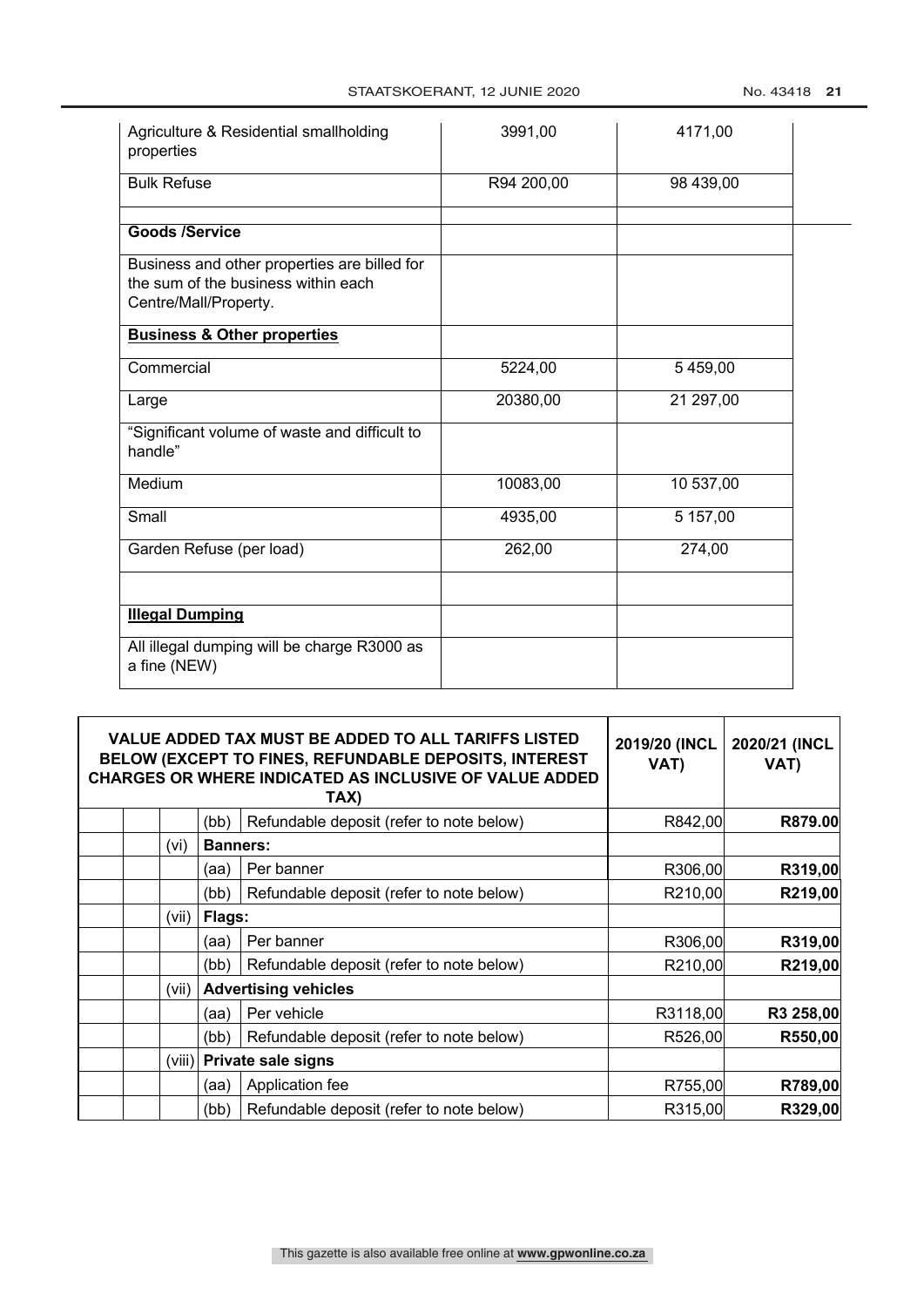|     | (ix)  | <b>Construction signs</b> |                                                                                                                                                                                |                       |                       |
|-----|-------|---------------------------|--------------------------------------------------------------------------------------------------------------------------------------------------------------------------------|-----------------------|-----------------------|
|     |       | (aa)                      | Application fee                                                                                                                                                                | R768,00               | R803,00               |
|     |       | (bb)                      | Refundable deposit (refer to note below)                                                                                                                                       | R315,00               | R329,00               |
|     |       |                           | <b>NOTE: Deposits paid will be refunded</b>                                                                                                                                    |                       |                       |
|     |       |                           | provided that all posters and banners have                                                                                                                                     |                       |                       |
|     |       |                           | been removed to the satisfaction of the<br><b>Municipality's Building Inspectorate.</b>                                                                                        |                       |                       |
|     |       |                           |                                                                                                                                                                                |                       |                       |
|     |       |                           | <b>Permanent signs</b>                                                                                                                                                         |                       |                       |
| (b) |       |                           | <b>Aerial Advertisements</b>                                                                                                                                                   |                       |                       |
|     | (i)   |                           | Application fee - first 5sqm                                                                                                                                                   | R378,00               | R395,00               |
|     | (ii)  |                           | Additional - per sqm                                                                                                                                                           | R108,00               | R113,00               |
|     | (iii) |                           | Monthly display fee per sign                                                                                                                                                   | R78,00                | R82,00                |
|     | (iv)  |                           | Annual display fee per sign                                                                                                                                                    | R714,00               | R746,00               |
| c)  |       |                           | <b>Advertising Vehicles</b>                                                                                                                                                    |                       |                       |
|     | (i)   |                           | Application fee                                                                                                                                                                | R765,00               | R799,00               |
|     | (ii)  |                           | Monthly display fee per sign                                                                                                                                                   | R1439,00              | R1 504,00             |
|     | (iii) |                           | Annual display fee per sign                                                                                                                                                    | R14 391,00            | R15 039,00            |
| (d) |       |                           | <b>Building Attachment Signs</b>                                                                                                                                               |                       |                       |
|     |       |                           | VALUE ADDED TAX MUST BE ADDED TO ALL TARIFFS LISTED<br>BELOW (EXCEPT TO FINES, REFUNDABLE DEPOSITS, INTEREST<br>CHARGES OR WHERE INDICATED AS INCLUSIVE OF VALUE ADDED<br>TAX) | 2019/20 (INCL<br>VAT) | 2020/21 (INCL<br>VAT) |
|     | (i)   |                           | Application fee - first 5sqm                                                                                                                                                   | R378,00               | R395,00               |
|     | (ii)  |                           | Additional - per sqm                                                                                                                                                           | R108,00               | R112,00               |
|     | (iii) |                           | Monthly display fee per sign                                                                                                                                                   | R78,00                | R82,00                |
|     | (iv)  |                           | Annual display fee per sign                                                                                                                                                    | R714,00               | R746,00               |

#### **Due dates for rates and refuse**

- 1.1 That the final date for payment of annual rates be fixed at 28 September 2020 with a 3.2% discount for full payment upfront.
- 1.2 That rates and refuse are payable over a period of twelve equal instalments with the first instalments payable on or before the last day of August 2020. Thereafter each monthly instalment must be paid on or before the last working day of each month. Interest/penalties will accrue at 18% per annum if an instalment is not paid by the last working day of the month, and a flat 10% collection charge will be charged on any monthly instalments that fall two months into arrears, in terms of the Council's Credit Control and Debt Collection Policy